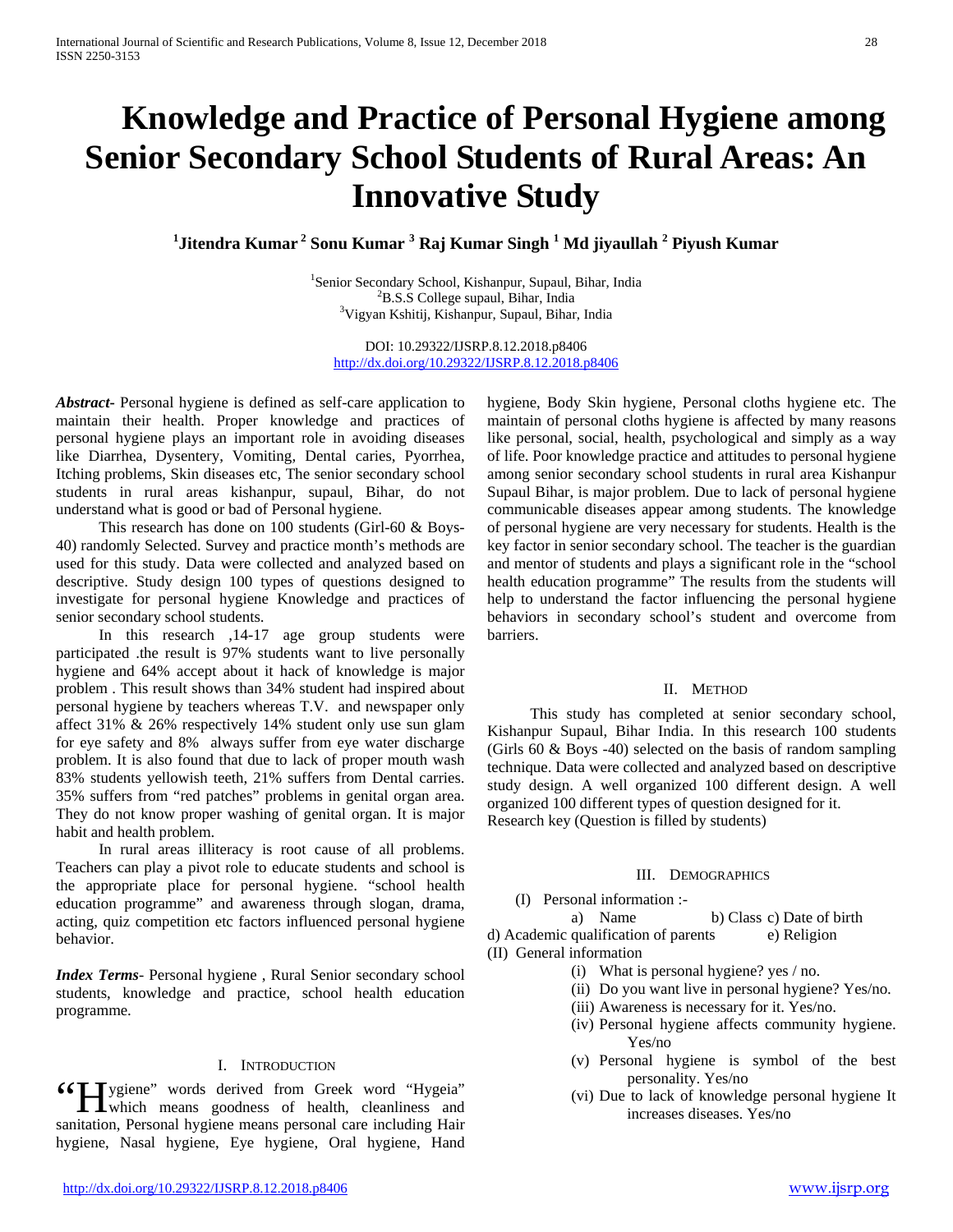| ISSN 2250-3153                                                                                    |                                                                                                                                                                                                                                                                                                                                                                                              |                                                                                                                                                                                                                            |  |
|---------------------------------------------------------------------------------------------------|----------------------------------------------------------------------------------------------------------------------------------------------------------------------------------------------------------------------------------------------------------------------------------------------------------------------------------------------------------------------------------------------|----------------------------------------------------------------------------------------------------------------------------------------------------------------------------------------------------------------------------|--|
|                                                                                                   | (vii) Form which sources you get information about<br>personal hygiene.<br>(a) Parents (b) books<br>(c) Teacher<br>(d) Radio T.V<br>(e)<br>(f) Other sources<br>Newspaper                                                                                                                                                                                                                    | Mou<br>Do you follow it?<br>i)<br>Cleaning<br>$\mathbf{ii}$ )<br>To wash<br>iii) Put dirty                                                                                                                                 |  |
| (viii)                                                                                            | Note : - You can choose more than one options.<br>For what causes we don't' pay attention<br>about personal hygiene.<br>(a) Lack of knowledge.<br>(b) Lack of time<br>(c) Ignore of work<br>(d) Other regions.<br>(ix) In which way, you you want to see your ideal<br>person.<br>(a) Very smart and proper hygienic<br>(b) Dirty<br>(c) Hygiene and Dirty (As so as)<br>$(d)$ I cannot tell | iv) Use "Da<br>Use florig<br>V)<br>vi) Other inte<br>(Note-Use code 1=<br>Observation<br>$\ddot{\text{i}}$<br>$\ddot{\mathbf{i}}$<br>$\overline{\text{iii}}$<br>iv)<br>V)<br>(Note-Use code 1<br>Hand<br>Do you follow it? |  |
| 2018- Aug 2018).                                                                                  | Hair hygiene :- Hair hygiene of head on the basis of data of Jan<br>Present or absent of :-<br>(a) Dandruff (b) Hair fall<br>(c) Lices or louse                                                                                                                                                                                                                                              | $\mathbf{i}$<br>$\mathbf{ii}$<br>iii)                                                                                                                                                                                      |  |
| <b>Face hygiene :-</b>                                                                            | (d) Dirty(e) Luster of hair $(f)$<br>Other<br>information                                                                                                                                                                                                                                                                                                                                    | iv)<br>V)                                                                                                                                                                                                                  |  |
| (i)<br>(ii)<br>(iii)<br>(iv)<br>(v)<br>(vi)                                                       | Do , you follow it?<br>Washing of face from clean water.<br>Touching of face with dirty hand.<br>Too wash face before sleeping.<br>Use mustard, coconut or other oil on face.<br>To wash face with soap.<br>Remove pimples.                                                                                                                                                                  | vi)<br>vii)<br>viii)<br>ix)<br>(Note-Use code-<br>$\mathbf{x})$                                                                                                                                                            |  |
| (vii)<br>(viii)<br>a) Cosmetic                                                                    | Presence of black spot on face.<br>(Note- Use code :- 1 = always, 2 :- Sometime, 3:- Never)<br>Which type of cream or powder used by you<br>for in face.<br>B) Ayurveda<br>c) Homemade (Ubitain)                                                                                                                                                                                             | Nail hygiene.<br>Do, you follow it?                                                                                                                                                                                        |  |
| d) other things<br>* Eye hygiene :<br>Do you follow it ?<br>$\mathbf{i}$<br>$\mathbf{ii}$<br>iii) | To wash ego from cleaned and fresh water<br>Use for cotton made handkerchiefs<br>Use of U.V. protected goggles                                                                                                                                                                                                                                                                               | $\mathbf{i}$<br>$\rm ii)$<br>$\overline{111}$ )<br>iv)<br>V)<br>vi)                                                                                                                                                        |  |
| iv)<br>V)<br>$\rm vi)$<br>vii)                                                                    | Ocular discharge<br>Water discharge from eye<br>Eye sight problem<br>Other problems------<br>(Note-Use code $1 =$ Always, $2 =$ sometimes $3 =$ Never)                                                                                                                                                                                                                                       | (Note-Use code-1=<br>2=Sometimes<br>Observation<br>$\ddot{\text{i}}$<br>Shape and<br>Presence<br>$\rm ii)$                                                                                                                 |  |
| Ear and nose hygiene<br>Do you follow it ?<br>To week our and nose from cleaned and fresh water   |                                                                                                                                                                                                                                                                                                                                                                                              | (Note=use $code$ –                                                                                                                                                                                                         |  |

- i) To wash ear and nose from cleaned and fresh water
- ii) Washing of ear and nose during bath ear discharge.
- iii) Presence of was inside ear.
- 
- 
- 
- vii) Other problems………….
- (Note-Use code  $1 =$  Always,  $2 =$  sometimes  $3 =$ Never)
- Mouth and teeth hygiene
- o you follow it?
	- i) Cleaning of mouth, teeth and tongue regularly.
	- ii) To wash out remain food particles from teeth gap.
	- iii) Put dirty hand, pen or other things inside mouth.
	- iv) Use " Datun" of neem, mango, Gauva etc
	- v) Use florigenic toothpaste
	- vi) Other interactions……..

bservation

- - i) Yellowish teen
	- ii) Dental cavities
	- iii) Gum bleeding
	- iv) Mouth smelling

i) Hand washing after toilet. ii) Hand washing before eating

iv) Hand washing after eating

vi) Hand washing before cooking.

v) Knowledge of proper mouth washing clean tongue

iii) Hand washing before eating dry fruits like biscuits, Bhujia, Almond, Chips etc

v) To touch body and other parts like Eye, Ear, Mouth, Genital parts etc with dirty hand.

- Vote- Use code 1=Present, 2= Absent) • Hand Hygiene
- **Hair hygiene :-** Hair hygiene of head on the basis of data of Jan 201

# **Fac**

- (Note- Use code :- 1 =always, 2 :- Sometime, 3:- Never)
- $d$ ) o
- $*$  E  $Do$
- 
- (Note-Use code  $1 =$  Always,  $2 =$  sometimes 3=Never)
- $Do$ 
	- iv) Ear discharge
	- v) Nose discharge
	- vi) Use of mask at dirty places
		- -

- viii)Proper hand washing. ix) Other information.
- $\text{Note: Use code- } 1 = \text{Always.}$

#### 2=something, 3=Never)

vii) Hand washing after cleaning dirty places.

- x) Which type of objects used by you for hand washing?
	- a) Soap b) Soil c) Ash d) Other thing
- 

- i) To cut nail with teeth.
	- ii) Cutting of nail twice times within a week.
	- iii) To wash nail with soap.
	- iv) Bleeding from root nails.
	- v) Breaking of nail.
- vi) Other information:-

Vote-Use code-1=Always

=Sometimes 3=Never)

- bservation
	- i) Shape and size of nail.
	- ii) Presence of dirty inside nail

 $\text{Note} = \text{use code} - 1 = \text{present}$ 

2=Absent

Body skin gugi one

- Do, you follow it?
	- i) Use soap for taking bath.
- ii) Anele with mistral oil iii) To mop body with rough towel.
- iv) Concern doctor for advice counting to need)
- v) Other information.
- **(Note – use code- 1=always.**
- 
- 
- 
- 
- 

Note-Use code  $1 =$  Always,  $2 =$  sometimes 3=Never)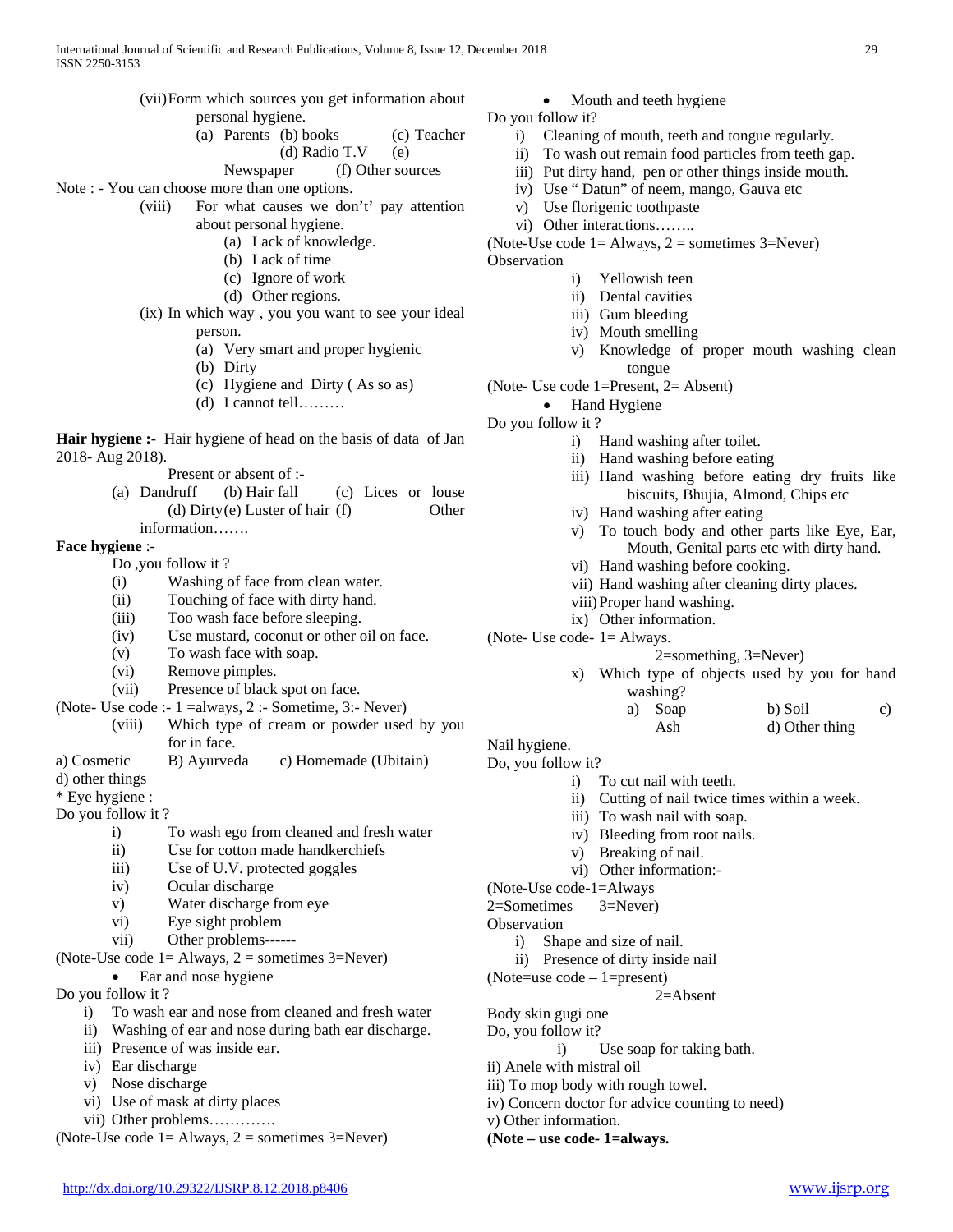## **2=sometimes 3= never)**

# **Genital organ hygiene**

## **Do, you follow it?**

- i) To wash genital organs with clean and fresh water daily.
- ii) To wash anus after toilet.
- iii) To wash penis or virginal.
- iv) Red patches around genital area.
- v) Other information.

## **Note – Use code -1= Always.**

#### **2= Sometimes 3= Never. Feet hygiene.**

## **Do, you follow it?**

- i) Daily washing of feet property.
- ii) Washing of feet after walking, playing etc.
- iii) To was gap between two fingers.
- iv) Use of mustard oil before cross from dirty water during rainy reason.
- v) Sole glimmering.
- vi) Any other information.

## **Note – Use code -1= Always. 2= Sometimes 3= Never. Personal cloth hygiene.**

## **Do, you follow it?**

- i) Use of cotton made under garments.
- ii) Use loose under garments.
- iii) Daily wash of undergarments.
- iv) To use towel, undergarments personally
- v) Any other information.

## **Potato hygiene Experiment.**

For this experiment three boiled potato has taken. First was used as control, second was used touching with dirty hand and third potato was touched after washing hand properly. Data was collected during six days.

## IV. RESULTS

In this study 100 students (Boys =  $60 \&$  Girls = 40) Participated of 14-17 years age group.

 The ability to define personal hygiene was significantly higher among girls (97.25%) (39 of 40) as compared to boys (27%) (16 of 60). The average knowledge of personal hygiene recorded among girls 89% that is higher than boys 86.5%. It is also recoded that 94% students. Get knowledge of personal hygiene from their teachers 88% from parents where as Radio, T.V. and new papers only explore knowledge 57% lack of proper knowledge of personal hygiene is major issue among 64% students. But, it is good sign that 64% students. But, it is good sign that 94% students, But, it is good sign that 94% students want to see their ideal person as very smart and proper hygiene.

Hair fall problem was higher among girls (70%) (28 of 40) than that of boys (33.3%) 20 of 60) students touches own face with dirty hand 54% where as 9% always do like that. Among them. Girls (64.4%) used more cosmetic cream than boys (16.6%) and 50% girls used Ayurveda cream and home made cream (ubttan) but only 35% boys do like that. 24% students suffer from regular discharge some times where as 44% from water discharge from eyes sometime. 40% students sometimes from opaqueness' but 04% always.

 It is major problems. It was reported that only 14% use U.V. protected goggle regularly. 44% students never use mask form protection dust. It also may for protection dust. It also may cause allergy and other respiratory tract problems.

 Mouth and teeth hygiene are also very important for us. It is reported that 52% students don't known proper mouth washing uses pieces of braches of tree like mango, Neem, Guava etc. for teeth washing where as, 41% always use fluoride rich toothpaste. In observation, of mouth and teeth hygiene, it has seen students' suffer from yellow. Teeth 83%, Dental cavities 21 % gum bleeding 28 %, Mouth smelling 28 % hand hygiene is also a major part of our attitude only 35% students used to hand wash before taking dry fruits. 40% students do not know proper knowledge of hand wash it was seen 26% students always and 52% sometime touches own body parts like eyes nose genital organs etc. with dirty hand. In rural areas due to awareness 82 % use soap for hand wash 12% student cut own nails with teeth. It is good habit that 92% students use to soap for bath students are not serious for genital organs hygiene among them 60% never wash penis or vagina after urine discharge red patches were reproduced around genital organ area 12% always and 45% something sole glimmering problem was found among 31% students Undergarment washing with soap problem has retracted among 42% students 63% students use to cotton made undergarments regularly but 31% use sometimes.

 In potation hygiene experiment it is respected that maintains it is reported that micro-organism grows more colony in dirty touched hand with respect to washed hand touched potato and control.

## V. DISCUSSION AND CONCLUSION

 Children are "Leader of changing" They come to school and read were after than they explore their knowledge in their family, friends and society For every students teachers are ideal person in their life. And teachers are guardians of them in school so it is necessary to educate students about personal hygiene schools are appropriate places, for it to follow this persons students become able to defeat communicable discard it is the best service to build healthily nation this students will become able and responsible citizen.

## VI. FUTURE SCOPE

 "School health education programme" is beneficial for students School can organize quiz, plays, essay, painting competition etc hygiene related seminar can also organized for awareness

#### ACKNOWLEDGEMENTS

 We would like to express our special thanks to Dr. Rajeev Kumar, Principal in charge of Senior secondary school kishanpur Supaul, Bihar, India for his great supports and also thanks to